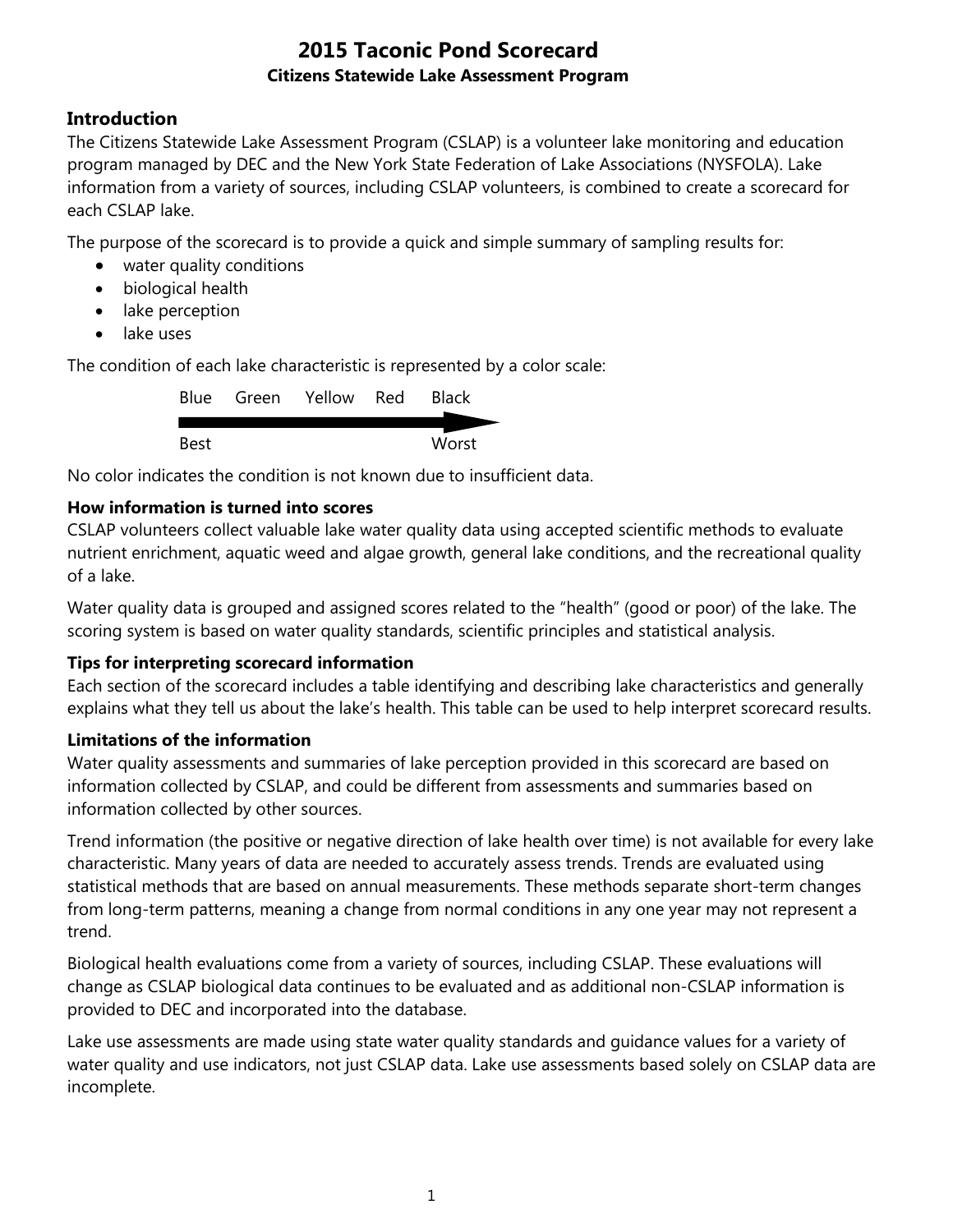## **Water Quality Assessment**

Water quality assessments are based on data collected from the deepest part of the lake every other week, for 15 weeks, from late spring through early fall. The data is used to evaluate a number of lake conditions, including algae growth (productivity or trophic status), pH and deepwater dissolved oxygen levels. There is not enough data to identify a trend in the deepwater oxygen levels for any CSLAP lake.



*\**All years of CSLAP data collection for the lake except those for which data was not available.

| The following data is collected and analyzed to determine the water quality score. |  |
|------------------------------------------------------------------------------------|--|
|------------------------------------------------------------------------------------|--|

| <b>Water quality</b><br>characteristic | <b>Score</b>                                                        | <b>Description of characteristic</b>                                                                                                                                  | <b>What it means</b>                                                                                                                                                                       |
|----------------------------------------|---------------------------------------------------------------------|-----------------------------------------------------------------------------------------------------------------------------------------------------------------------|--------------------------------------------------------------------------------------------------------------------------------------------------------------------------------------------|
|                                        | Total<br>Phosphorus (TP)                                            | TP is measured because it is an<br>important nutrient that often controls<br>the growth of algae and rooted plants.                                                   | Too much phosphorus can harm aquatic life,<br>water supplies, and recreational uses by causing<br>excessive algae growth.                                                                  |
| <b>Trophic Status</b>                  | Chlorophyll a                                                       | Chlorophyll <i>a</i> is measured to estimate<br>the amount of algae in a lake.                                                                                        | The amount of chlorophyll $a$ is usually closely<br>related to the amount of phosphorus and can<br>affect water clarity.                                                                   |
|                                        | Secchi Disk                                                         | This is a device to measure how far<br>down into the water you can see.                                                                                               | Water clarity is a strong indicator of the public's<br>opinion of lake conditions.                                                                                                         |
|                                        | pH                                                                  | Water pH is measured to determine its<br>acidity or alkalinity.                                                                                                       | Values between 6 and 9 support most types of<br>plant and animal life.                                                                                                                     |
| pH Balance                             | Conductivity                                                        | Conductivity is measured to estimate<br>the amount of dissolved and<br>suspended solids in water, including<br>salts and organic material.                            | High conductivity values may be related to<br>geology or land use practices and can indicate<br>susceptibility to changes in pH.                                                           |
| Deepwater<br>Dissolved<br>Oxygen       | Phosphorus,<br>ammonia, nitrite,<br>iron, manganese,<br>and arsenic | Dissolved oxygen (DO) is not<br>measured directly, but can be inferred<br>from the levels of certain chemicals in<br>water samples collected near the lake<br>bottom. | Dissolved oxygen is critical for the ecological<br>balance of lakes. Low DO in bottom waters can<br>affect the survival of fish and lake organisms and<br>cause chemical changes in lakes. |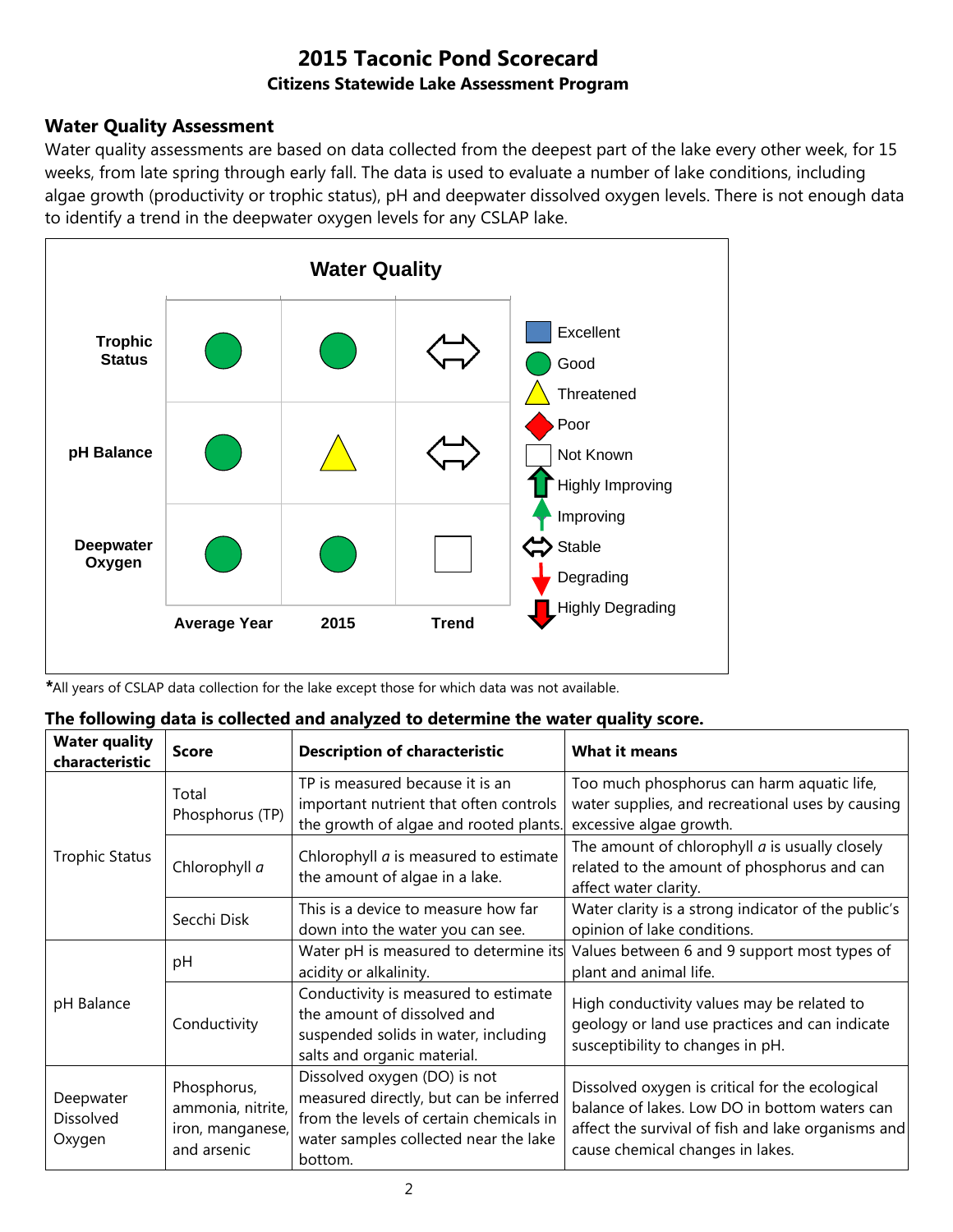#### **The water quality scores for each water quality characteristic are determined by the following:**

| <b>Water quality</b><br>characteristic  | <b>Score</b> | <b>Criteria Score Elements</b>                                                                     | <b>How Criteria Are Used to Determine Score</b>                                                      |
|-----------------------------------------|--------------|----------------------------------------------------------------------------------------------------|------------------------------------------------------------------------------------------------------|
| <b>Trophic Status</b>                   | Excellent    | Average value for each trophic                                                                     | Trophic score = $8$ or $9$ (two of three trophic indicators<br>= oligotrophic, other is mesotrophic) |
|                                         | Good         | indicator (water clarity, chlorophyll<br>a, total phosphorus) assigned score                       | Trophic score = $6$ or 7 (at least two trophic indicators<br>= mesotrophic or "higher")              |
|                                         | Threatened   | of 3 if oligotrophic <sup>+</sup> , 2 if<br>mesotrophic <sup>+</sup> , 1 if eutrophic <sup>+</sup> | Trophic score = $4$ or $5$ (at least one trophic indicator<br>= mesotrophic or "higher")             |
|                                         | Poor         |                                                                                                    | Trophic score = $3$ (all trophic indicators = "eutrophic")                                           |
| pH Balance                              | Excellent    | Average pH is evaluated against                                                                    | pH between 7.5 and 8.5                                                                               |
|                                         | Good         | state water quality standards                                                                      | pH between 7 and 7.5                                                                                 |
|                                         | Threatened   | (should be above 6.5 and below 8.5)<br>and average conductivity evaluated                          | pH above 8.5, pH between 6.5 and 7, or conductivity<br>$< 50$ ug/l                                   |
|                                         | Poor         | to determine if low buffering<br>capacity against future pH change                                 | pH < 6.5                                                                                             |
| Deepwater<br><b>Dissolved</b><br>Oxygen | Excellent    | Deepwater ammonia and                                                                              | Actual DO data indicating fully oxygenated conditions<br>in stratified lakes to lake bottom          |
|                                         | Good         | phosphorus levels are compared to<br>surface readings, and assigned a                              | All shallow lakes assumed to be good absent data;<br>deepwater scores = $1$                          |
|                                         | Threatened   | score of 3 if bottom readings are<br>>10x surface readings and a score                             | Deepwater NH3 score + Deepwater TP score > 3 or<br>actual DO data indicating hypoxic conditions      |
|                                         | Poor         | of 2 if bottom readings are > 5x<br>surface readings                                               | Deepwater NH3 score = 3 or actual DO data<br>indicating anoxic conditions                            |
|                                         | Not known    |                                                                                                    | No deepwater $O_2$ or indicator data in stratified lake                                              |

**+** trophic designations- oligotrophic = water clarity > 5 m, chlorophyll a < 2 ug/l, total phosphorus < 10 ug/l mesotrophic = water clarity 2-5 m, chlorophyll a 2-8 ug/l, total phosphorus = 10-20 ug/l

eutrophic = water clarity < 2 m, chlorophyll a > 8 ug/l, total phosphorus > 20 ug/l

#### **The water quality trends for each water quality characteristic and measure of lake perception are determined by the following:**

| Highly Improving: | linear regression correlation coefficient ( $R^2$ ) > 0.5 and p value < 0.01, with trend toward<br>higher "score"                           |
|-------------------|---------------------------------------------------------------------------------------------------------------------------------------------|
| Improving:        | $R^2 > 0.33$ and p value < 0.05, or $R^2 > 0.5$ and p value < 0.05, or $R^2 > 0.33$ and p value < 0.01,<br>with trend toward higher "score" |
| Stable:           | neither linear regression nor p value in statistically significant ranges as defined above                                                  |
| Degrading:        | $R^2 > 0.33$ and p value < 0.05, or $R^2 > 0.5$ and p value < 0.05, or $R^2 > 0.33$ and p value < 0.01,<br>with trend toward lower "score"  |
| Highly Degrading: | $R^2$ > 0.5 and p value < 0.01, with trend toward lower "score"                                                                             |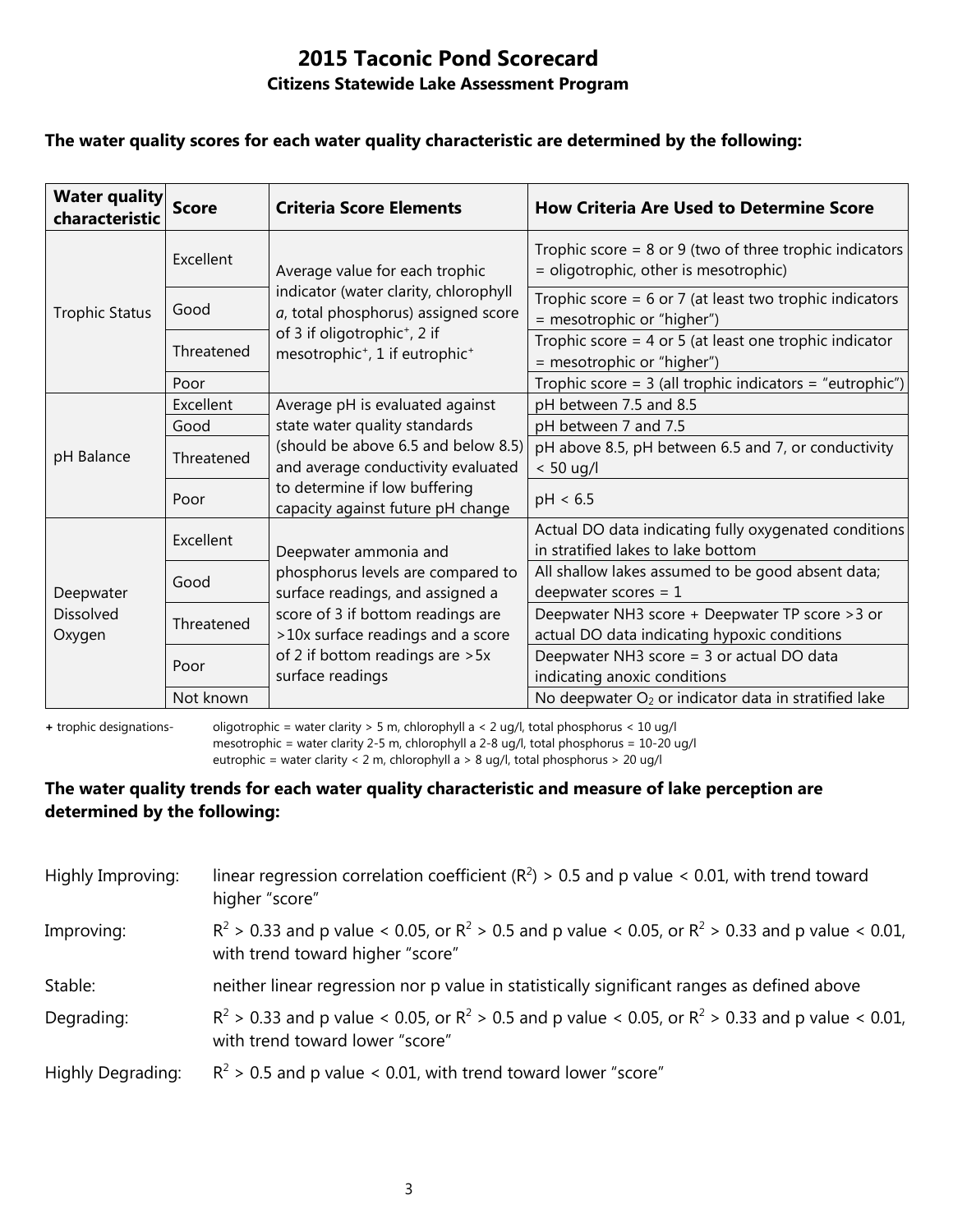## **Biological Health**

Biological health of lakes can be evaluated in a number of ways. For CSLAP lakes, biological health evaluations are based on the presence of invasive plants, the type and number of blue-green harmful algal blooms, the presence of invasive animals (zebra mussels, spiny waterflea, etc.), the types of fish, aquatic plant diversity, and the number of pollution sensitive aquatic insects.

Biotic indices have been developed to evaluate a few biological health characteristics. Biotic indices are used to compare the biological community of the lake being sampled to the biological community of a known highquality lake. (Data to support biological health assessments is not available for all CSLAP lakes.)



*\** All years of CSLAP data collection for the lake except those for which data was not available.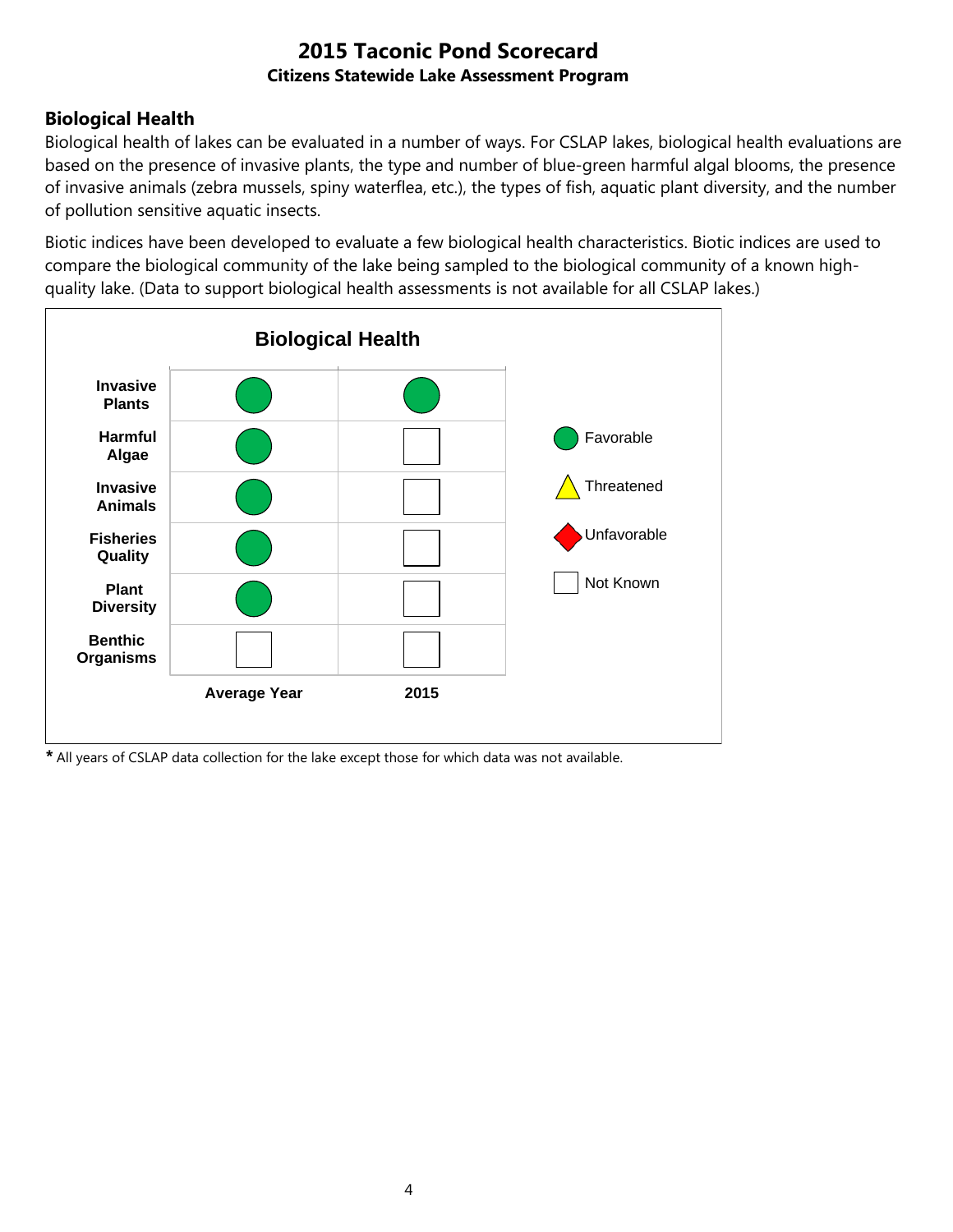| <b>Biological Health</b><br><b>Characteristic</b> | <b>Description of characteristic</b><br><b>What it means</b>                                                                                                                                    |                                                                                                                                                                                                                                                                                                                                                                                        |  |
|---------------------------------------------------|-------------------------------------------------------------------------------------------------------------------------------------------------------------------------------------------------|----------------------------------------------------------------------------------------------------------------------------------------------------------------------------------------------------------------------------------------------------------------------------------------------------------------------------------------------------------------------------------------|--|
| <b>Invasive Plants</b>                            | CSLAP volunteers survey lakes for nuisance,<br>non-native plants (water chestnut, Eurasian<br>water milfoil, etc.).                                                                             | Abundant invasive plants can crowd out native and<br>protected plants, create quality problems, and interfere<br>with recreation. "Unfavorable" means at least one<br>invasive plant species has been found. "Threatened"<br>lakes are geographically close to an "infected" lake, or<br>have water quality conditions that put them at higher<br>risk for species invasion.           |  |
| Harmful Algae                                     | DEC and other biologists screen water<br>samples for blue-green algae cell pigments<br>and also test them for algal toxins.                                                                     | Harmful algae can reduce oxygen levels and may cause<br>harm to people recreating on the lake. "Unfavorable"<br>means algal toxin readings are unsafe for water<br>recreation; "threatened" means readings are<br>approaching unsafe for water recreation.                                                                                                                             |  |
| <b>Invasive Animals</b>                           | DEC and other biologists survey lakes for<br>nuisance, non-native animals (zebra mussels,<br>spiny water flea, etc.).                                                                           | Abundant invasive animals can harm native plant and<br>animal species, influence the likelihood of algal blooms,<br>and interfere with recreation. "Unfavorable" means at<br>least one invasive animal has been found. "Threatened"<br>lakes are geographically close to an "infected" lake, or<br>have water quality conditions that put them at higher<br>risk for species invasion. |  |
| <b>Fisheries Quality</b>                          | DEC and other fisheries biologists measure<br>the length and weight of various species in a<br>lake's fish community and conduct other<br>measures of the health of the fisheries<br>community. | Better fisheries quality indicates the lake has sufficient<br>food resources and habitat to support its fish<br>community. Several "biotic indices" are used to evaluate<br>fish community quality.                                                                                                                                                                                    |  |
| <b>Plant Diversity</b>                            | CSLAP volunteers, academic researchers and<br>consultants survey lakes for the number and<br>types of aquatic plants.                                                                           | Higher plant diversity indicates a more natural<br>environment and helps prevent invasive species from<br>taking over a lake. "Floristic quality indices" are used to<br>evaluate plant communities.                                                                                                                                                                                   |  |
| Benthic<br>Organisms                              | DEC and other biologists count and identify<br>the types of bottom living (benthic) aquatic<br>insects in a lake.                                                                               | More pollution sensitive (intolerant) aquatic insects in a<br>lake usually indicate good water quality and suitable<br>habitat. "Biotic indices" are used to evaluate benthic<br>communities.                                                                                                                                                                                          |  |

## **The following information is used to determine biological health scores.**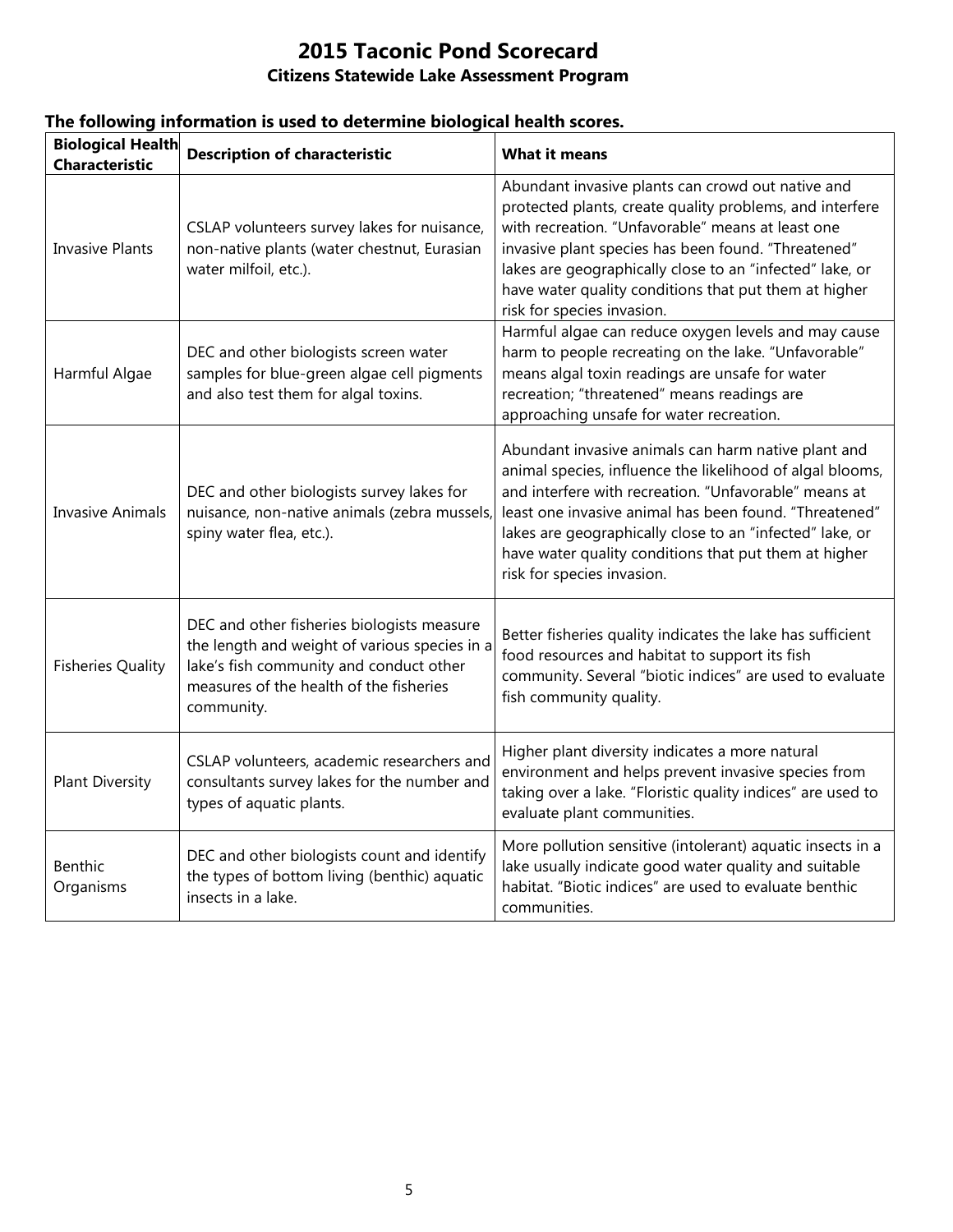# **2015 Taconic Pond Scorecard**

### **Citizens Statewide Lake Assessment Program**

#### **The biological health scores for each biological health characteristic are determined by the following:**

| <b>Water quality</b><br>characteristic | <b>Score</b> | <b>How Criteria Are Used to Determine</b><br><b>Criteria Score Elements</b><br>Score |                                                                                            |
|----------------------------------------|--------------|--------------------------------------------------------------------------------------|--------------------------------------------------------------------------------------------|
|                                        | Favorable    |                                                                                      | No evidence of invasive/exotic aquatic plants                                              |
|                                        | Threatened   | Aquatic plant surveys are conducted by<br>CSLAP volunteers or by other               | Invasive plants found in nearby (<10 miles away)                                           |
| <b>Invasive Plants</b>                 |              | organizations; invasive plants identified                                            | lakes or public launch is found on lake                                                    |
|                                        | Unfavorable  | by plant expert                                                                      | Invasive/exotic aquatic plants found in lake                                               |
|                                        | Not Known    |                                                                                      | No aquatic plant surveys in lake (this year)                                               |
|                                        | Favorable    |                                                                                      | All data show algae, phycocyanin and toxin<br>levels below DEC bloom criteria <sup>+</sup> |
|                                        |              | Harmful algae bloom (HAB) sampling                                                   | Fluoroprobe or toxin levels exceed DEC                                                     |
|                                        | Threatened   | conducted in open water and along                                                    | threatened <sup>#</sup> criteria; phycocyanin levels exceed                                |
| Harmful Algae                          |              | shoreline; total algae, algae species,                                               | DEC bloom criteria, or visual evidence of blooms                                           |
|                                        | Unfavorable  | phycocyanin (blue green pigment) and                                                 | Fluoroprobe or toxin levels exceed DEC bloom                                               |
|                                        |              | algal toxins analyzed in samples                                                     | criteria in open water or shoreline                                                        |
|                                        | Not Known    |                                                                                      | No HAB data available for lake                                                             |
|                                        | Favorable    |                                                                                      | No reports of invasive/exotic aquatic animals                                              |
|                                        |              | Invasive animal (primarily zebra or                                                  | and no clear threats exist                                                                 |
|                                        | Threatened   | quagga mussel) surveys are conducted                                                 | Invasive animals found in nearby (<25 miles                                                |
| Invasive                               |              | on limited basis in CSLAP lakes; other                                               | away) waterbodies AND public launch is found                                               |
| Animals                                |              | AIS animals reported through                                                         | on lake, or calcium levels > 20 mg/l                                                       |
|                                        | Unfavorable  | iMapInvasives                                                                        | Invasive/exotic aquatic animals found in lake                                              |
|                                        | Not Known    |                                                                                      | No information to evaluate presence of exotic<br>animals                                   |
|                                        | Favorable    | New York does not (yet) have a fish                                                  | Fish IBI $> 60$ (= "good" and "excellent")                                                 |
| <b>Fisheries</b>                       | Threatened   | index for biotic integrity (IBI); for lakes                                          | Fish IBI between 40 and 60 (= "fair")                                                      |
| Quality                                | Unfavorable  | with fishery survey data, Minnesota Fish                                             | Fish IBI < 40 (= "poor")                                                                   |
|                                        | Not Known    | IBI is used to evaluate fisheries quality                                            | No fisheries data                                                                          |
|                                        | Favorable    | New York has not yet developed a                                                     | mFQI > 5 (= "good" quality), based on # genera                                             |
|                                        | Threatened   | floristic quality index (FQI); for lakes with                                        | mFQI = $3-8$ (= "fair" quality), based on # genera                                         |
|                                        | Unfavorable  | detailed plant survey data, a modified                                               | mFQI < $3$ (= "poor" quality), based on # genera                                           |
| <b>Plant Diversity</b>                 |              | version of the Wisconsin FQI and Florida                                             |                                                                                            |
|                                        | Not Known    | aquatic plant designations are used for                                              | Insufficient plant survey data to evaluate                                                 |
|                                        |              | evaluating aquatic floristic quality                                                 |                                                                                            |
|                                        | Favorable    | New York has not yet developed a                                                     | IBI > 10-15 (based on $#$ genera)                                                          |
| Benthic                                | Threatened   | macroinvertebrate IBI; for lakes with                                                | IBI between 8 and 15 (based on # genera)                                                   |
| Organisms                              | Unfavorable  | detailed macroinvertebrate survey data,                                              | IBI < 8                                                                                    |
|                                        | Not Known    | Vermont IBI is used to evaluate benthic                                              | Insufficient macroinvertebrate data to evaluate                                            |
|                                        |              | organism quality                                                                     | benthic organisms quality                                                                  |

**+** DEC bloom criteria- fluoroprobe blue green algae chlorophyll a = 30 ug/l

phycocyanin = 200 units

algal toxins- microcystin-LR = 20 ug/l ("high toxins") along shoreline, = 10 ug/l in open water

**+** DEC threatened criteria- fluoroprobe blue green algae chlorophyll a = 10 ug/l

algal toxins- microcystin-LR = 4 ug/l along shoreline or in open water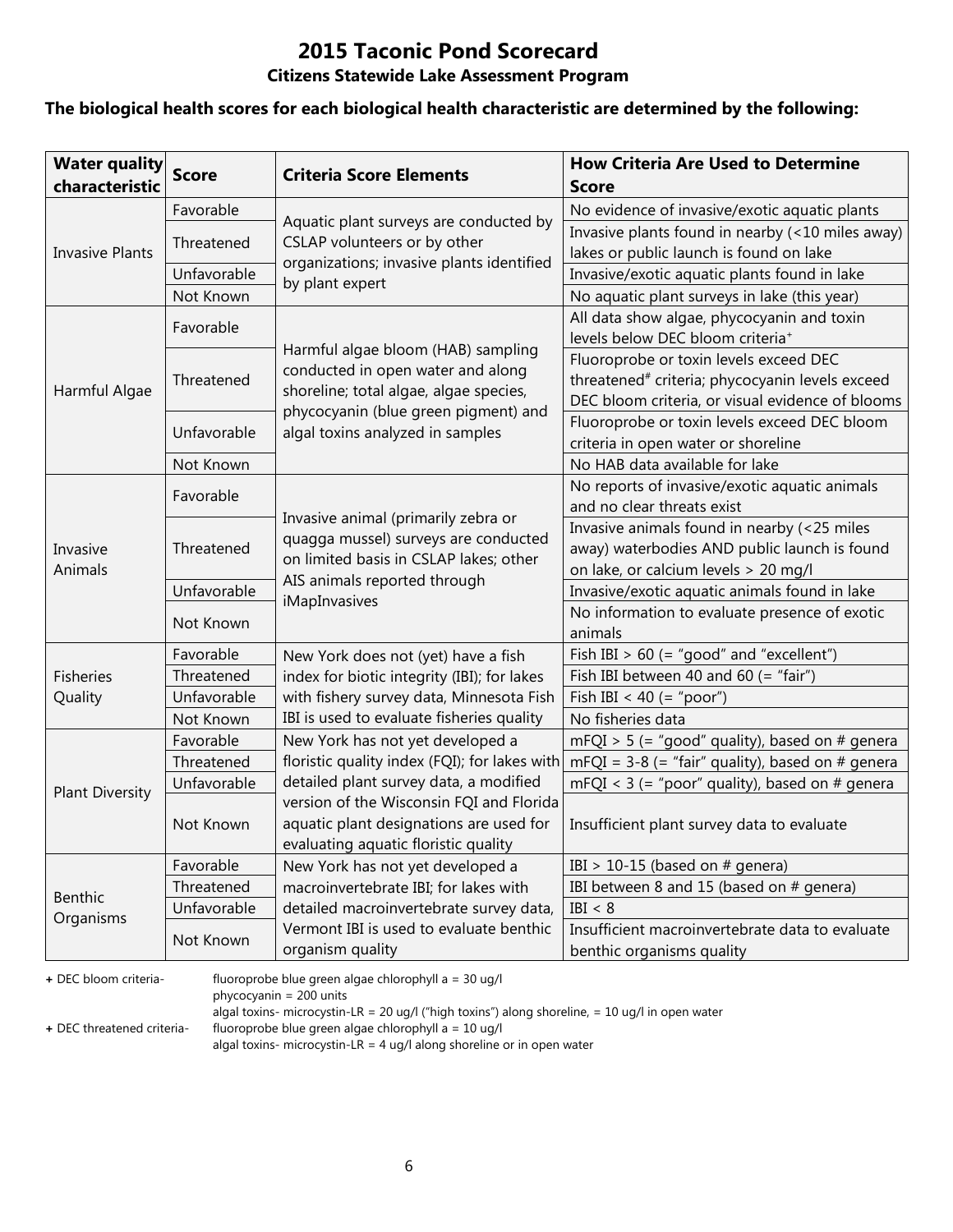## **Lake Perception**

Lake perception scores are based on the visual observations of CSLAP volunteers who answer questions on the Field Observation Form (http://www.dec.ny.gov/docs/water\_pdf/cslapsamobs.pdf) completed during sampling. The questions ask the volunteer to determine their perceptions of how clear the water looks, the abundance of aquatic plants, conditions affecting current recreational use, and the overall recreational quality of the lake.

Visual observations are very closely connected to measured water quality conditions. This information is helpful to lake managers in deciding on nutrient criteria, or the amount of nutrients that can flow into a lake without compromising its water quality. For New York State lakes, perception data collected by CSLAP volunteers is critical to the development of nutrient criteria (defining "how much is too much") and has been consistently collected by CSLAP volunteers since 1992.



*\** All years of CSLAP data collection for the lake except those for which data was not available.

| Lake Perception<br><b>Characteristic</b> | <b>Description of characteristic</b>                                                                                                   | <b>What it means</b>                                                                                                                                                                                                                                                                                         |  |
|------------------------------------------|----------------------------------------------------------------------------------------------------------------------------------------|--------------------------------------------------------------------------------------------------------------------------------------------------------------------------------------------------------------------------------------------------------------------------------------------------------------|--|
| <b>Water Quality</b>                     | Asks the user: How clear does the<br>water look today?                                                                                 | Clearer water usually indicates lower nutrient levels.                                                                                                                                                                                                                                                       |  |
| <b>Aquatic Plants</b>                    | Asks the user: How abundant are<br>aquatic plants where people are<br>boating and swimming today?                                      | Lower abundances of aquatic plants usually provide proper<br>ecological balance and are less likely to contribute to recreational<br>use problems, although the absence of plants can also lead to<br>lake problems. Lakes with the most favorable assessments have<br>some plants, but not too many plants. |  |
| Recreation                               | Asks the user: What is your opinion of<br>the recreational quality of the lake?<br>What factors affect your perception of<br>the lake? | Users' perceptions are associated with water quality conditions<br>and aquatic plant coverage. Positive responses usually indicate<br>good water quality and little to no surface plant coverage.<br>Negative responses are usually associated with poor water quality<br>and/or invasive plants.            |  |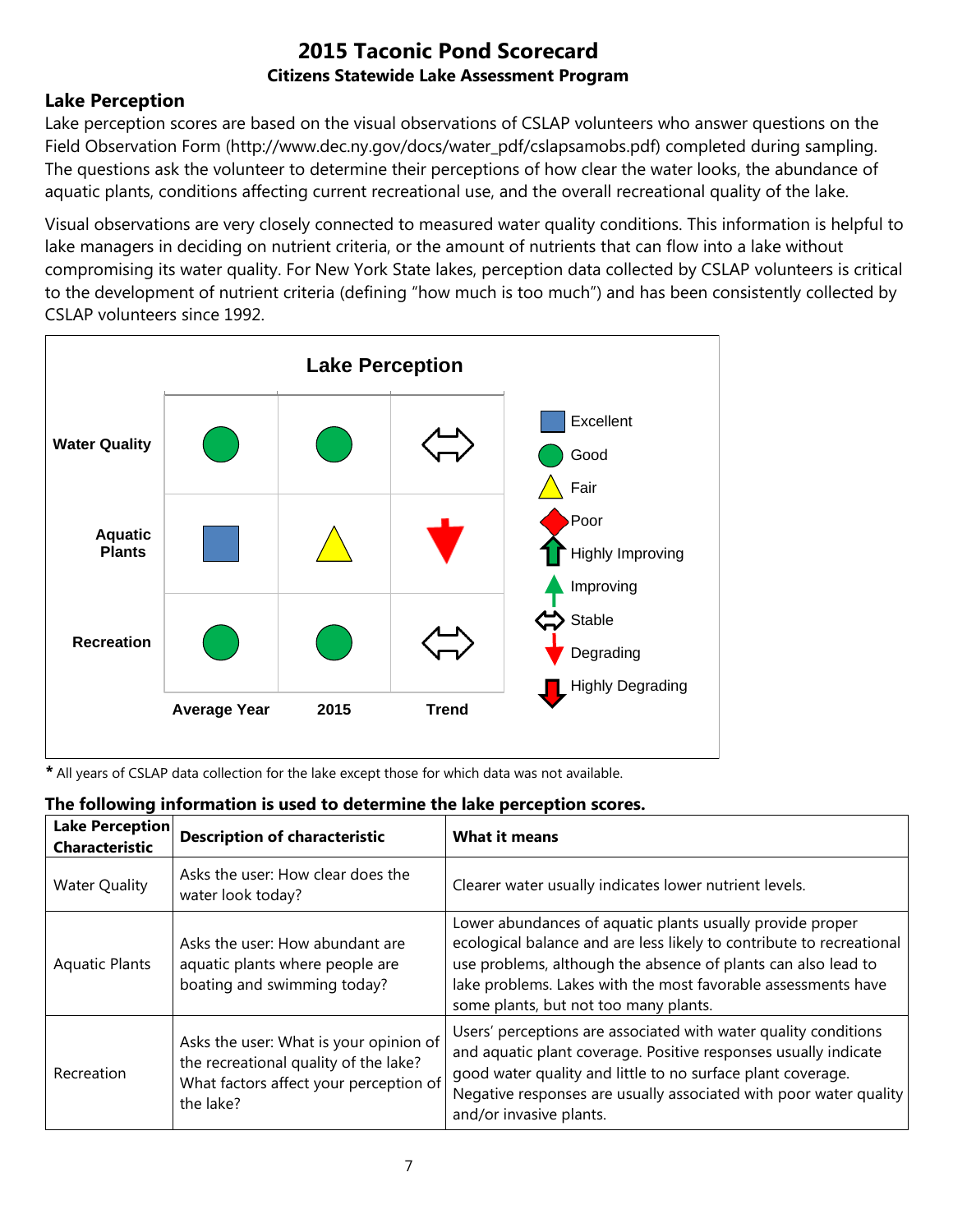# **2015 Taconic Pond Scorecard**

#### **Citizens Statewide Lake Assessment Program**

#### **The lake perception scores for each lake perception characteristic are determined by the following:**

| Lake perception<br>characteristic | <b>Score</b>     | <b>Criteria Score Elements</b>                                                                                       | <b>How Criteria Are Used to Determine</b><br><b>Score</b> |
|-----------------------------------|------------------|----------------------------------------------------------------------------------------------------------------------|-----------------------------------------------------------|
|                                   | <b>Excellent</b> | Water quality perception is evaluated on a<br>5 point scale during each CSLAP sampling                               | Average value $< 1.5$                                     |
| <b>Water Quality</b>              | Good             | session, ranging from "crystal clear" (=1) to                                                                        | Average value > 1.5 and < 2.5                             |
|                                   | Fair             | "severely high algae levels" (=5); average                                                                           | Average value $>2.5$ and $<3.5$                           |
|                                   | Poor             | values are computed                                                                                                  | Average value > 3.5                                       |
|                                   | Excellent        | Aquatic plant coverage is evaluated on a 5                                                                           | Average value $>2$ and $< 2.5$                            |
| <b>Aquatic Plants</b>             | Good             | point scale during each CSLAP sampling                                                                               | Average value $>1.5$ and < 2 OR $> 2.5$ and < 3           |
|                                   | Fair             | session, ranging from "not visible at lake                                                                           | Average value $>3$ and $<3.5$ OR $<1.5$                   |
|                                   | Poor             | surface" $(=1)$ to "plants densely cover<br>surface except in deepest areas" $(=5)$ ;<br>average values are computed | Average value $> 3.5$                                     |
| Recreation                        | Excellent        | Recreational conditions are evaluated on a                                                                           | Average value $< 1.5$                                     |
|                                   | Good             | 5 point scale during each CSLAP sampling                                                                             | Average value $>1.5$ and $<2.5$                           |
|                                   | Fair             | session, ranging from "beautifulcould not                                                                            | Average value $>2.5$ and $<3.5$                           |
|                                   | Poor             | be nicer" $(=1)$ to "lake not usable" $(=5)$ ;<br>average values are computed                                        | Average value > 3.5                                       |

**+** lake assessments- **water quality** = 1 = crystal clear, 2 = not quite crystal clear, 3 = definite algae greenness, 4 = high algae levels, 5 = severely high algae levels **aquatic plants** = 1 = no plants visible, 2 = plants below surface, 3 = plants at surface, 4 = plants dense at surface, 5 =

surface plant coverage

**recreation** = 1 = could not be nicer, 2 = excellent, 3 = slightly impaired, 4 = substantially impaired, 5 = lake not usable

## **The water quality trends for each water quality characteristic and measure of lake perception are determined by the following:**

| Highly Improving: | linear regression correlation coefficient ( $R^2$ ) > 0.5 and p value < 0.01, with trend toward<br>higher "score"                           |
|-------------------|---------------------------------------------------------------------------------------------------------------------------------------------|
| Improving:        | $R^2 > 0.33$ and p value < 0.05, or $R^2 > 0.5$ and p value < 0.05, or $R^2 > 0.33$ and p value < 0.01,<br>with trend toward higher "score" |
| Stable:           | neither linear regression nor p value in statistically significant ranges as defined above                                                  |
| Degrading:        | $R^2 > 0.33$ and p value < 0.05, or $R^2 > 0.5$ and p value < 0.05, or $R^2 > 0.33$ and p value < 0.01,<br>with trend toward lower "score"  |
| Highly Degrading: | $R^2$ > 0.5 and p value < 0.01, with trend toward lower "score"                                                                             |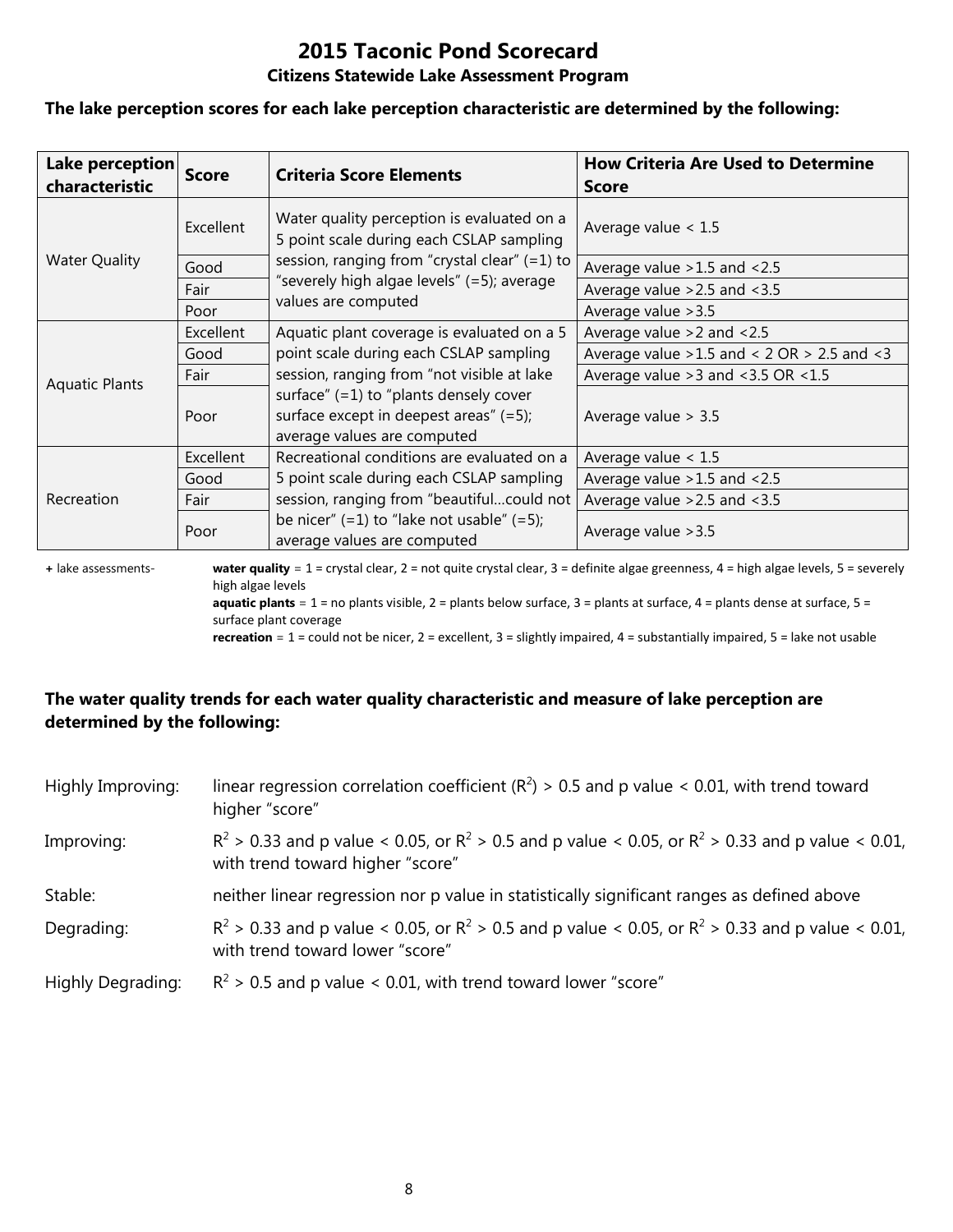## **Lake Uses**

Lake uses are defined as the best uses for a lake (drinking water, swimming, etc.) as determined by several factors. Lake uses are identified using CSLAP water quality, lake perception and biological assessment information to evaluate where a lake fits in the state Water Quality Standards and Classification system (see overview below).

Each lake use is scored based on the following assessment categories, using assessment methodology [\(http://www.dec.ny.gov/chemical/23846.html\)](http://www.dec.ny.gov/chemical/23846.html) established by DEC to evaluate impacts to lake uses:

- **Supported** no evidence of impacts to lake use;
- **Threatened** no evidence of impacts to lake use, but some factor threatens this use (for example, changing water quality, conditions that are nearing impact levels, land-use changes, etc.);
- **Stressed** occasional or slight impacts to lake use;
- **Impaired** frequent or persistent conditions limit or restrict lake use; and
- **Precluded** conditions prevent lake use. This category is uncommon in NYS (and CSLAP) lakes and is not included in the legend for most lake-use scorecard assessments.



*\** All years of CSLAP data collection for the lake except those for which data was not available.

**Overview of the typical water quality classification and their best uses.** For more information visit www.dec.ny.gov/regs/4592.html#15990

| <b>Best use</b> | <b>Other uses</b>                                                                                      | <b>Water Quality Classification</b> |
|-----------------|--------------------------------------------------------------------------------------------------------|-------------------------------------|
| <b>Drinking</b> | Bathing, swimming (recreation), fishing, and fish, shellfish and<br>wildlife reproduction and survival | Class AA & A                        |
| Bathing         | Swimming (recreation), fishing, and fish, shellfish and wildlife<br>reproduction and survival          | Class B                             |
| Swimming        | Same as Class B                                                                                        | Class C                             |
| Fishing         | Same as Class B and C                                                                                  | Class D                             |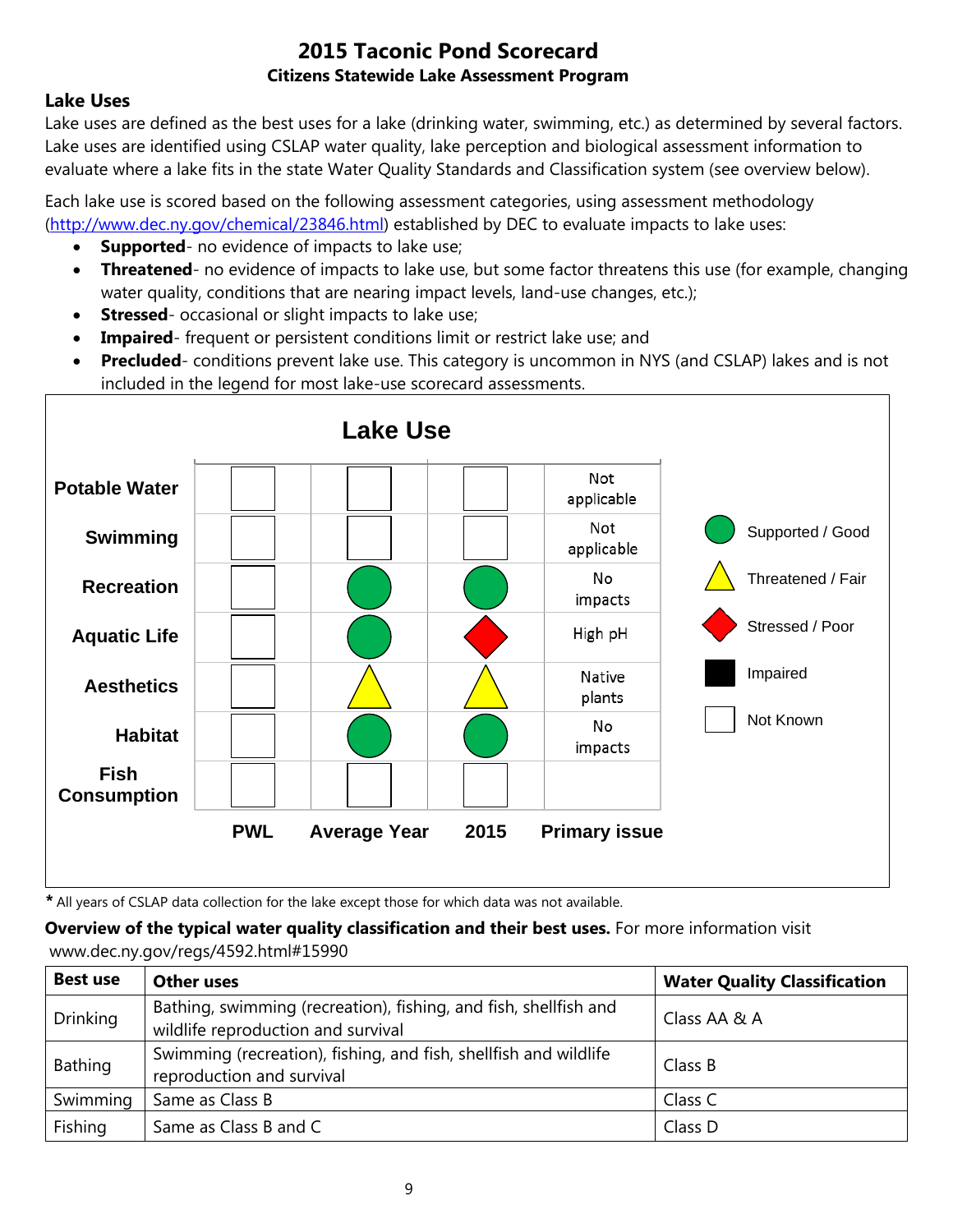#### **The following information is used to determine the condition of lake uses.**

| <b>Lake Use</b>                                                         | <b>Description of characteristic</b>                                                                                                                                                                                                                    | <b>How this relates to CSLAP</b>                                                                                                                                                                                                                                                               |
|-------------------------------------------------------------------------|---------------------------------------------------------------------------------------------------------------------------------------------------------------------------------------------------------------------------------------------------------|------------------------------------------------------------------------------------------------------------------------------------------------------------------------------------------------------------------------------------------------------------------------------------------------|
| Potable Water                                                           | The lake is used for drinking water. Only Class<br>AA and A lakes have been approved for this use.                                                                                                                                                      | CSLAP data is not intended to assess the condition of<br>potable water. Other state and local monitoring<br>programs better address this use. However, some<br>CSLAP parameters-chlorophyll a, ammonia, arsenic,<br>iron, manganese, algal toxins-indicate potential<br>impacts to potability. |
| Bathing                                                                 | The lake is used for swimming and contact<br>recreation. This use is assessed in some lakes<br>only if they support a public bathing beach,<br>although it is evaluated in all lakes                                                                    | Several CSLAP sampling indicators-water clarity,<br>chlorophyll a, algal toxins, lake perception-can be<br>used to assess swimming conditions.                                                                                                                                                 |
| Recreation<br>(Swimming,<br>Boating, Fishing<br>and non-contact<br>use) | The lake is used for swimming, boating, fishing<br>and non-contact recreation. Even though some<br>lakes are not classified for this use, all CSLAP<br>lakes should support this use, consistent with the<br>federal goal to make all lakes "fishable." | Contact recreation is evaluating using the bathing<br>indicators described above. Non-contact recreation is<br>evaluated using the lake perception data (visual<br>observations) and aquatic plant surveys.                                                                                    |
| Aquatic Life                                                            | The lake is used by aquatic life. This is not an<br>official "use" designated by New York State, but<br>water quality standards and other criteria are<br>adopted to protect aquatic life.                                                              | Aquatic life impacts can be evaluated by a number of<br>CSLAP indicators, including pH, dissolved oxygen, and<br>the presence of invasive species.                                                                                                                                             |
| Aesthetics and<br>Habitat                                               | The lake is used for visual enjoyment or the<br>visual beauty of the lake. This is not an official<br>"use" designated by New York State, but water<br>quality criteria are adopted to protect aesthetics.                                              | Lake aesthetics can be impacted by a number of<br>factors, including algal blooms, nuisance weeds, or<br>simply reports that "the lake looks bad," all of which<br>are evaluated in CSLAP. Lake habitat is evaluated<br>against the presence and management of exotic<br>plants                |
| <b>Fish Consumption</b>                                                 | The lake is used for consumption of fish. All<br>lakes are assumed to support this use unless<br>otherwise indicated.                                                                                                                                   | CSLAP does not collect data or information to<br>evaluate fish consumption. All CSLAP lakes are<br>evaluated against the New York State Department of<br>Health: Health Advice on Eating Fish You Catch<br>(http://www.health.ny.gov/environmental/outdoors/fi<br>sh/health_advisories/).      |

For many CSLAP lakes, some of the lakes designated uses have previously been evaluated; a summary of these assessments can be found on the DEC Priority Waterbody List (PWL) developed for each of the 17 major drainage basins in the state. These can be found at [http://www.dec.ny.gov/chemical/23846.html.](http://www.dec.ny.gov/chemical/23846.html) For some lakes, these are derived from historical assessments of CSLAP or other water quality data, while for others, no PWL assessments are yet available. The "rules" for these assessments are cited in the state Consolidated Assessment and Listing Methodology (CALM) [\(http://www.dec.ny.gov/chemical/23846.html\)](http://www.dec.ny.gov/chemical/23846.html) have changed several times over the last decade, and the CALM document continues to be updated as new assessment tools are evaluated and adopted. The first column of the scorecard reflects the most recent PWL assessment, if available, for each CSLAP waterbody. Non CSLAP data, including "institutional" data (treated water data, bacterial data, consumer confidence report (CCR) summaries, and need for enhanced treatment) may be used for PWL assessments, but are not summarized here.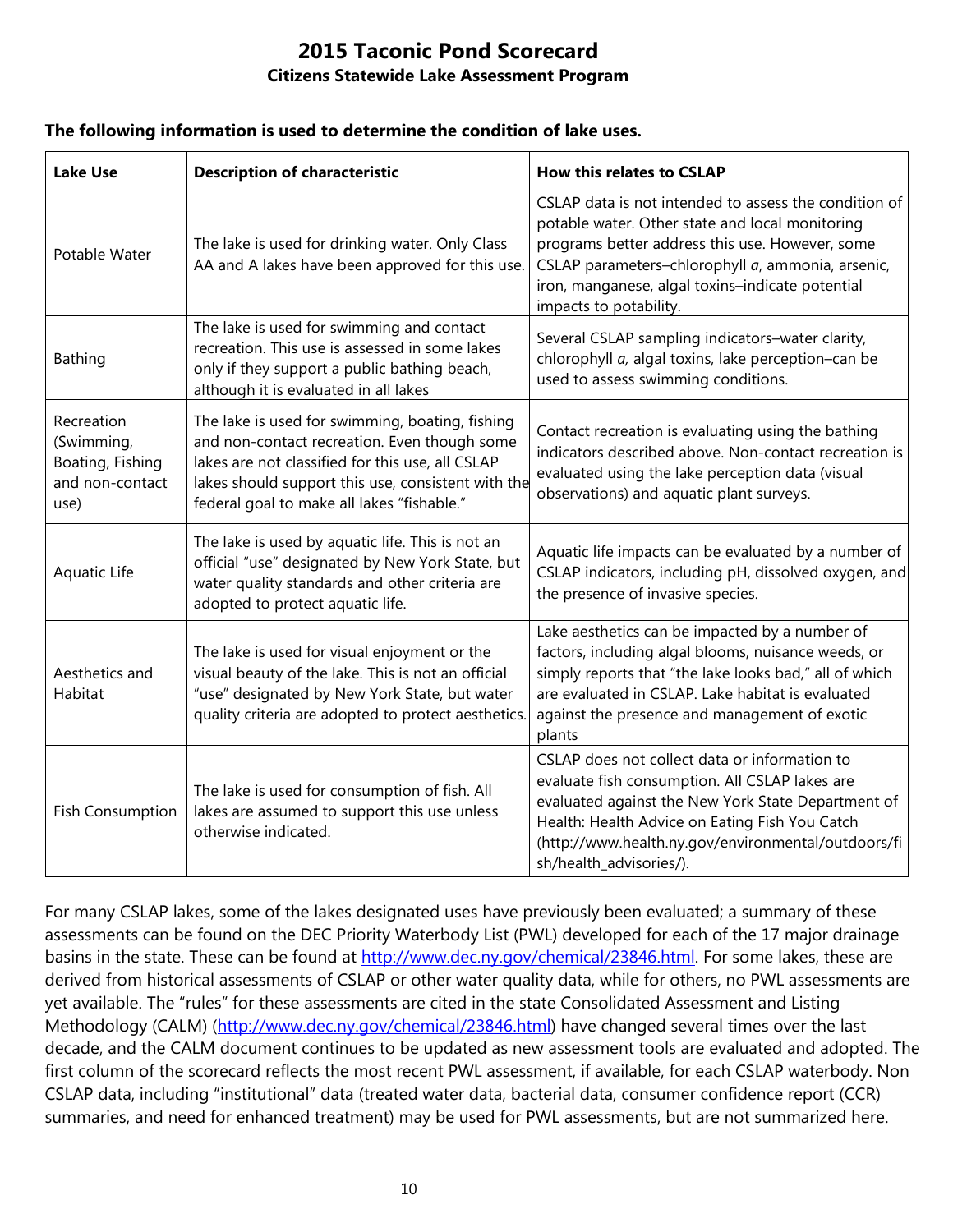| <b>Lake Use</b> | <b>Score</b> | <b>Criteria Score Elements</b>                                                                                     | <b>How Criteria Are Used to Determine</b>                    |
|-----------------|--------------|--------------------------------------------------------------------------------------------------------------------|--------------------------------------------------------------|
|                 |              |                                                                                                                    | <b>Score</b>                                                 |
| Potable Water   | Supported    | Surface water chlorophyll a and HABs<br>data, and deepwater metals data are<br>used to evaluate potable water use. | No evidence of any criteria violations (see below)           |
|                 | Threatened   |                                                                                                                    | Avg hypolimnetic NH <sub>4</sub> > 1, Fe > 0.5, As > 0.3, or |
|                 |              |                                                                                                                    | Mn >1; avg open water MC-LR > $0.5$                          |
|                 | Stressed     |                                                                                                                    | >10d consec. open MC-LR>0.3 or BGA>30; Avg                   |
|                 |              |                                                                                                                    | hypolimnetic NH <sub>4</sub> > 2, Fe > 1 or Mn > 1; avg      |
|                 |              | Waterbodies not classified as potable                                                                              | open water MC-LR > 1,                                        |
|                 | Impaired     | water supplies cited as "not known"                                                                                | Avg chl.a > 4 (Class AA)-6 (Class A) ug/l, hypo.             |
|                 |              | (with impacts cited as "not applicable"                                                                            | arsenic > 10 ug/l, violation of MCLs, municipal              |
|                 |              |                                                                                                                    | shut-down, or excessive water treatment needed               |
|                 | Not known    |                                                                                                                    | No chlorophyll or deepwater nutrient data                    |
|                 | Supported    |                                                                                                                    | No evidence of any criteria violations (see below)           |
|                 | Threatened   | Surface water chl a, water clarity, and                                                                            | Statistically significant WQ degr.; infrequent or            |
|                 |              | HABs data used to evaluate bathing use.                                                                            | single small site MC-LR>20 or shore BG >25-30                |
|                 | Stressed     |                                                                                                                    | >10% water clarity readings < 1.2m; or single                |
|                 |              | Bathing assessments included here                                                                                  | shoreline bloom MC-LR > 20; or open BG Chl >                 |
| Bathing         |              | reference bathing criteria cited in the                                                                            | 30; recreation = "impaired" w/beach present                  |
|                 |              | PWL; "public bathing" is evaluated with                                                                            | Open MC-LR > 20 ug/l or avg Secchi < 1.2m; or                |
|                 | Impaired     | bacteria and DOH beach data and is                                                                                 | multiple site and persistent shore MC-LR > 20 or             |
|                 |              | reflected in the assessment information                                                                            | shore BG Chl > 25-30; beach closure > 4 wks or               |
|                 |              | here (if available) but not quantified                                                                             | control needed                                               |
|                 | Not known    |                                                                                                                    | No chlorophyll, clarity, HAB or perception data              |
|                 | Supported    | Surface water chl a, water clarity, and                                                                            | No evidence of any criteria violations (see below)           |
|                 |              | HABs data used to evaluate bathing use.                                                                            | Same as bathing or avg TP > 20 ug/l; >25%                    |
|                 | Threatened   |                                                                                                                    | slightly impaired frequency recreation AND >                 |
|                 |              | Bathing assessments included here                                                                                  | 10% poor clarity triggering slight impairment                |
| Recreation      | Stressed     | reference bathing criteria cited in the                                                                            | Same as bathing or >10% Chl.a samples > 10                   |
|                 |              | PWL; "public bathing" is evaluated with                                                                            | uq/l                                                         |
|                 | Impaired     | bacteria and DOH beach data and is                                                                                 | Same as bathing or Avg chl.a > 10 ug/l                       |
|                 | Not known    | reflected in the assessment information<br>here (if available) but not quantified                                  | No chlorophyll, clarity, HAB or perception data              |
| Aquatic Life    | Supported    |                                                                                                                    | No evidence of any criteria violations (see below)           |
|                 |              |                                                                                                                    | Inferred/measured DO < 1; 10% pH < 6.5 or                    |
|                 | Threatened   |                                                                                                                    | >8.5                                                         |
|                 | Stressed     | pH, (inferred) dissolved oxygen, and the                                                                           | Avg DO < $6.5$ or > 8.5; inferred/measured DO <              |
|                 |              | presence of AIS species are used to                                                                                | 1 for Class T/TS                                             |
|                 | Impaired     | evaluate aquatic life                                                                                              | Avg pH < 6 or >9; Avg DO < 6.5 or > 8.5                      |
|                 |              |                                                                                                                    | w/documented fish impacts; inferred/measured                 |
|                 |              |                                                                                                                    | DO <1 w/documented fish impacts                              |
|                 | Not known    |                                                                                                                    | No pH, DO, or AIS information available                      |

## **The lake use scores for each lake use characteristic are determined by the following:**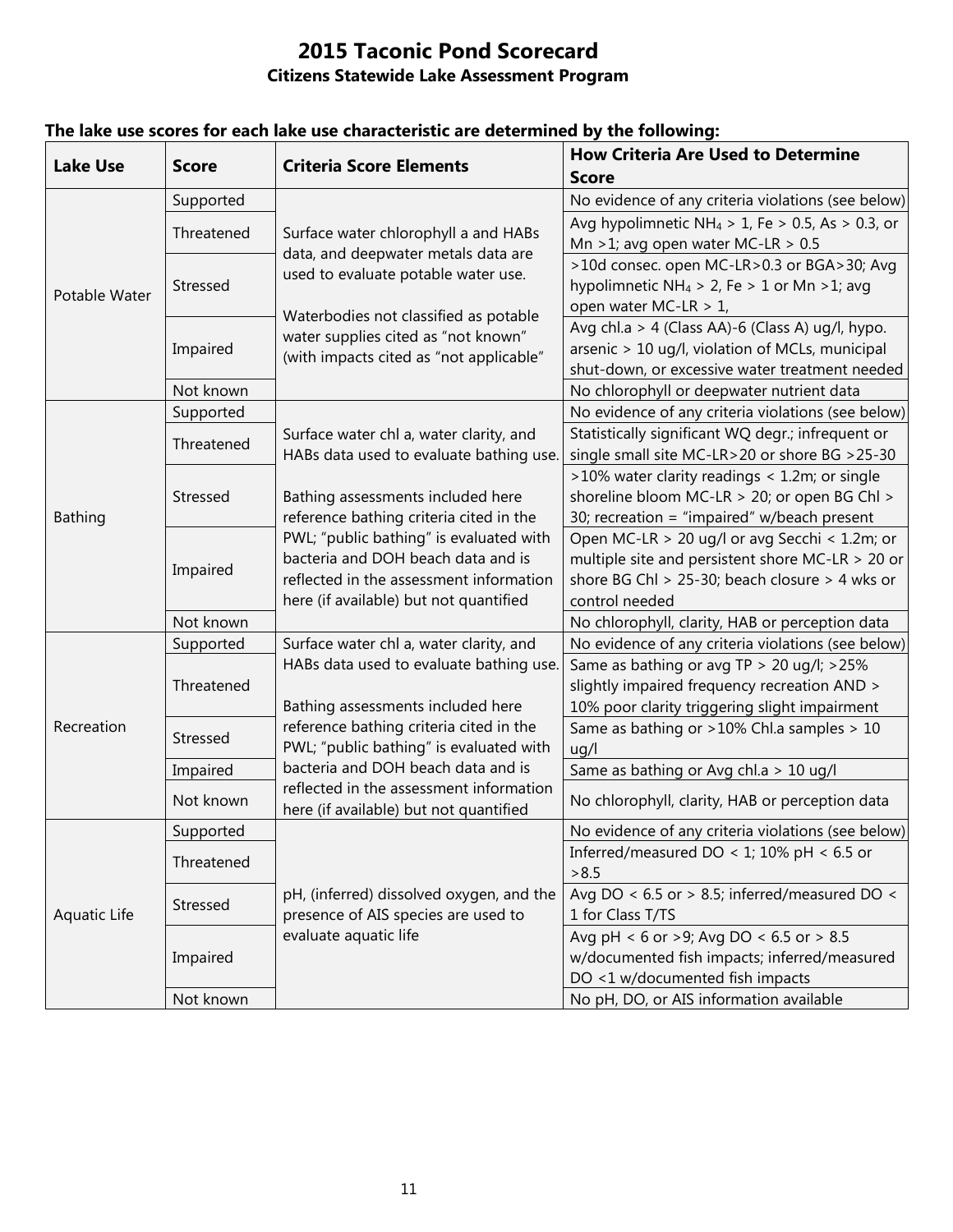| <b>Lake Use</b>         | <b>Score</b> | <b>Criteria Score Elements</b>                                                                                                                                                                                                                                            | <b>How Criteria Are Used to Determine</b><br><b>Score</b>                                                                                                                                                                                                                                                                  |
|-------------------------|--------------|---------------------------------------------------------------------------------------------------------------------------------------------------------------------------------------------------------------------------------------------------------------------------|----------------------------------------------------------------------------------------------------------------------------------------------------------------------------------------------------------------------------------------------------------------------------------------------------------------------------|
| Aesthetics /<br>Habitat | Good         | Aesthetics are evaluated through<br>perception surveys and the presence of<br>HABs and native species, while habitat is<br>evaluated against AIS species. These<br>categories are not recognized by EPA as<br>designated uses, so they are evaluated<br>as a "condition". | No evidence of any criteria violations (see below)                                                                                                                                                                                                                                                                         |
|                         | Fair         |                                                                                                                                                                                                                                                                           | Occasional aquatic plant treatment required for<br>invasive (habitat) or native (aesthetics) plants;<br>Aesthetics: "slightly impaired" due to algae or<br>weeds >25%; "definite algae greenness" >25%;<br>1x open water or shoreline bloom notification;<br>>25% surface weeds; >10% TP samples > 20<br>uq/l              |
|                         | Poor         |                                                                                                                                                                                                                                                                           | Routine aquatic plant treatment required for<br>invasive (habitat) or native (aesthetics) plants;<br>Aesthetics: "slightly impaired" due to algae or<br>weeds >50%; "definite algae greenness" >50%;<br>> 1x open water or large or widespread<br>shoreline bloom notification; > 50% surface<br>weeds; avg $TP > 20$ ug/l |
|                         | Not known    |                                                                                                                                                                                                                                                                           | No perception, HAB or AIS information                                                                                                                                                                                                                                                                                      |
| Fish<br>Consumption     | Supported    | Fish consumption is not evaluated<br>through CSLAP- PWL listings are based<br>on whether a waterbody is cited on the<br>DOH Health Advice for Consumption of                                                                                                              | No evidence of any criteria violations (see below)                                                                                                                                                                                                                                                                         |
|                         | Threatened   |                                                                                                                                                                                                                                                                           | High toxins in any HAB sample or persistent BGA<br>blooms                                                                                                                                                                                                                                                                  |
|                         | Stressed     |                                                                                                                                                                                                                                                                           | Fish tissue data indicates measurable level of<br>contaminants but no listing on DOH Health<br>Advice on Eating Sports Fish and Game                                                                                                                                                                                       |
|                         | Impaired     |                                                                                                                                                                                                                                                                           | Waterbody cited on DOH Health Advice on<br>Eating Sports Fish and Game                                                                                                                                                                                                                                                     |
|                         | Not known    |                                                                                                                                                                                                                                                                           | No fish tissue data; potential impacts not cited                                                                                                                                                                                                                                                                           |

+ proposed NNC (numeric nutrient criteria): for potable water: Class AA lakes: chlorophyll a = 4 ug/l; for Class A lakes = 6 ug/l; proposed NNC (numeric nutrient criteria) for swimming: chlorophyll a = 10 ug/l (all classes); water clarity = 1.2 meters (= 4 feet), TP = 20 ug/l

#### **Summary**

The information displayed in the scorecard is intended to give a quick and comprehensive overview of the results from CSLAP assessments and lake data collected by DEC, academics and private consultants.

CSLAP scorecards summarize information related to water quality, lake perception, biological condition and lake uses. The data and other information collected through CSLAP, or other sources, contribute to the evaluation of lake uses.

This information is the basis for the water quality assessments conducted as part of DEC's waterbody inventory. More comprehensive summaries of CSLAP data are included in individual lake reports and regional and statewide CSLAP data summaries. To fully understand CSLAP lakes, those interested should review the information found in scorecards, individual lake summaries, and regional and statewide CSLAP reports.